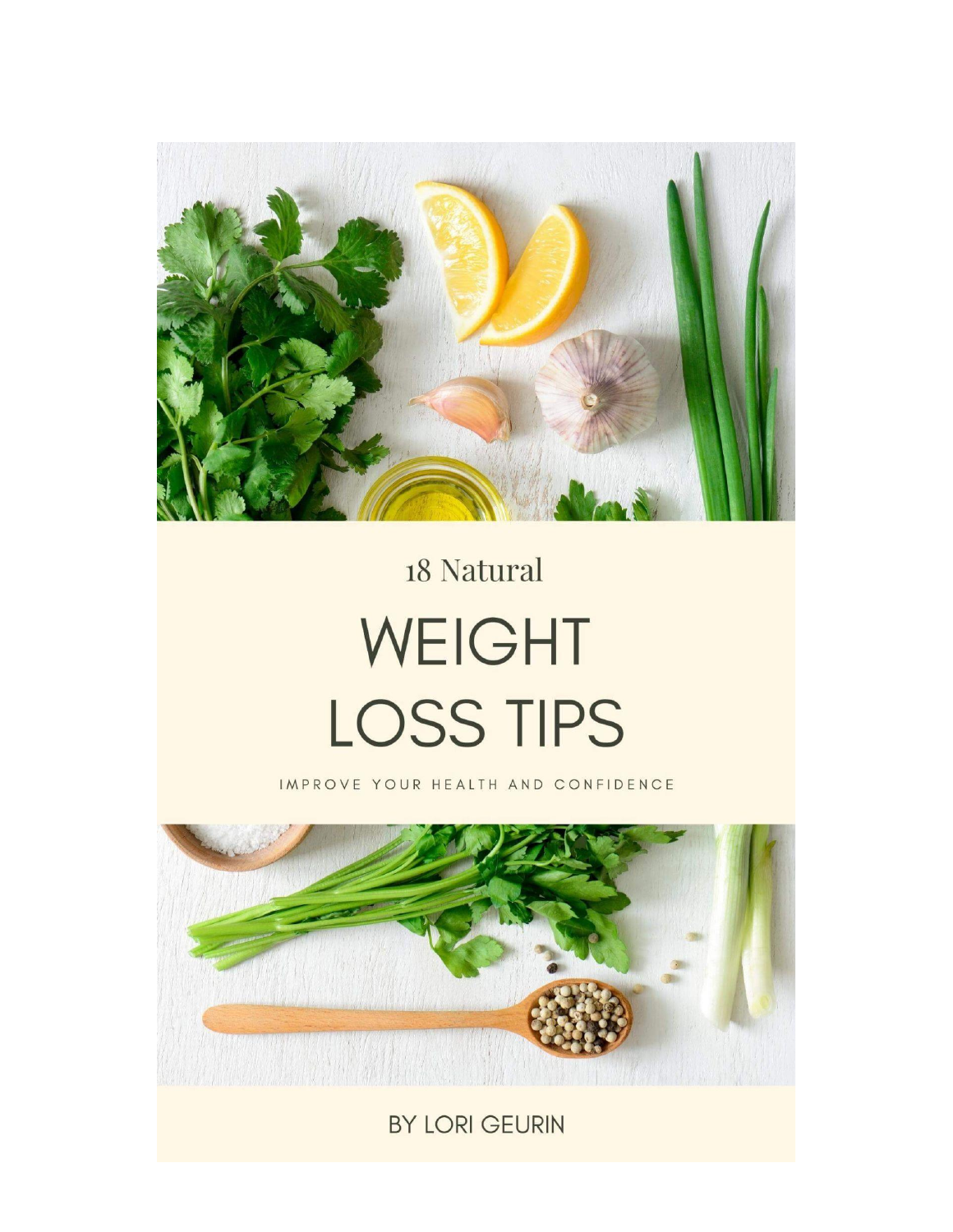## 18 Natural Weight Loss Tips To Hack Your Health

Do you want to lose weight? Here are 18 effective ways to help you lose weight and keep it off.

- **1. Eat protein at each meal.** This helps reduce hunger and gives your metabolism a healthy boost.
- **2. Drink a full glass of water before each meal.** It helps cut cravings and makes you feel fuller, so you only eat what your body needs.
- **3. Make sleep a priority.** Did you know that not getting enough sleep can cause you to gain weight? Because sleep deprivation can upset the body's hormone balance of leptin and ghrelin sleep is essential. The average adult needs 7 to 9 hours a night.
- **4. Eat plenty of fiber-rich vegetables, fruits, and other healthy foods.** Filling up on fiber makes you feel full and causes you to eat less. Plus, it simply healthy.
- 5. **Only buy healthy whole food.** Avoiding pre-packaged snack foods that have lots of ingredients will help you stick with your healthy eating plan.
- **6. Eat more nuts.** The healthy fats in nuts keep you satisfied and less likely to overindulge.
- **7. Fill up on healthy soups.** Like drinking water, soup fills you up. Plus, healthful soups pack a nutritious punch!
- **8. Move your body more throughout the day.** And make it fun. When you work your muscles they grow stronger and this increases your metabolism, which can help you lose weight.
- **9. Eat more spicy foods.** Do you like jalapenos? They can fire up your metabolism, causing you to burn more calories.
- **10.Keep a food diary.** Being aware of everything you eat is crucial when you're losing weight. It's also a great way to make sure your body is getting all the essential nutrients it needs. I love the [MyFitnessPal](https://www.myfitnesspal.com/) app for this.
- **11. Chew your food well before swallowing.** This takes more time...and that's kinda the point because it gives your brain time to process feeling full.
- 12.**Avoid white foods.** These include white flour, white sugar, white rice, and white bread.
- **13.Eat your meals on a small plate.** Most Americans tend to fill their plate with food. So if you use a smaller plate it makes sense that you'll be eating less.
- **14.Drink green tea.** It's been proven to speed up your metabolism. Plus, it tastes so refreshing and delicious!